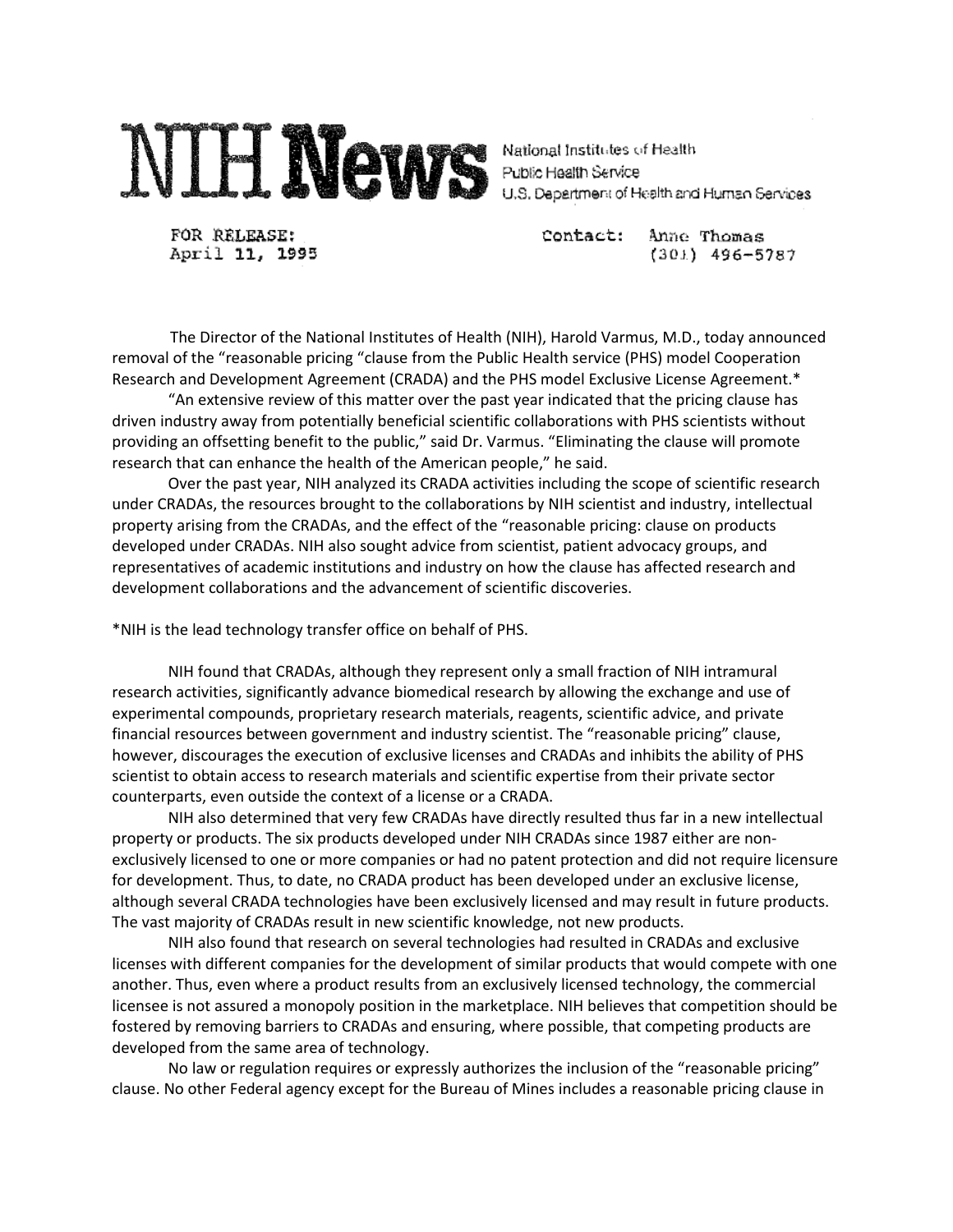their CRADA or license agreements with the private sector. Licensees of PHS and other Federal agencies routinely pay fees and royalties to fairly compensate the Government for using intellectual property developed through taxpayer-supported research.

"The clause attempts to address the rare breakthrough product at the expense of a more open research environment and more vigorous scientific collaborations," said Dr. Varmus. "One has to have a product to price before one can worry about how to price it, and this clause is a restraint on the new product development that the public identified as an important return on their research investment."

NIH shares the voices by participants at the public meetings about potential inaccessibility of such products due to cost. However, NIH agrees with the consensus of the advisory panels that enforcement of a pricing clauses would divert NIH from its primary research mission and conflict with its statutory mission to transfer promising technologies to the private sector for commercialization. "NIH's primary programmatic mission, legislative mandate, and expertise is in biomedical research, not in product pricing" said Dr. Varmus.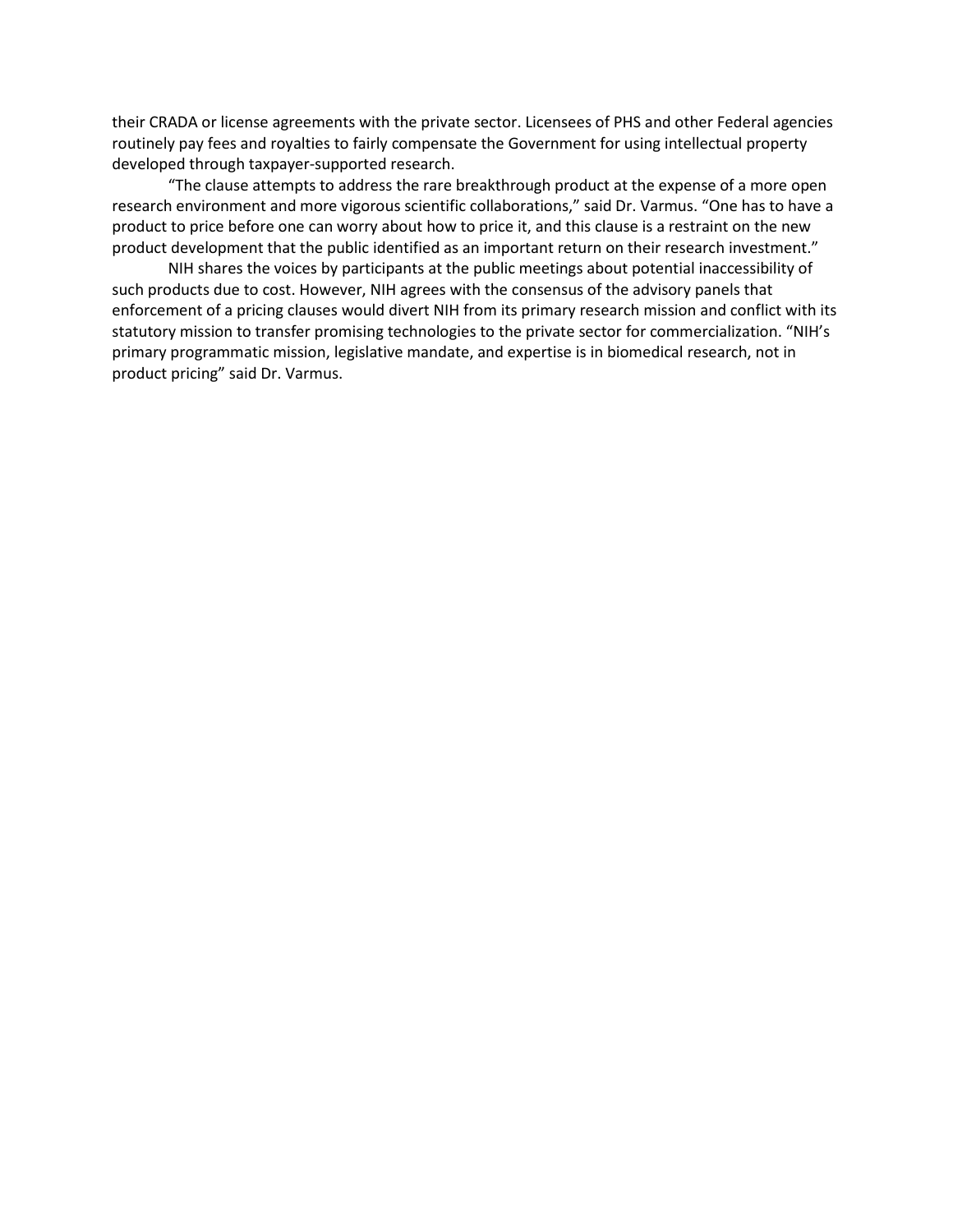

Backgrounder

## NATIONAL INSTITUTES OF HEALTH AND

- To encourage commercialization of Government conducted research, the Federal Technology Transfer Act of 1986 (FTTA) authorizes Federal laboratories to enter into CRADAs with numerous entities, including private business. Under a CRADA, companies may provide funds, personnel, services, and equipment in support of collaborative research with Public Health Service (PHS) scientist, most of whom are at the National Institutes of Health (NIH). Federal laboratories may provide all of these resources except funds, and the Government may also grant to their collaborators, in advance, exclusive license options to intellectual property rights on any invention made by a Federal employee under the terms of the agreement. In addition, under separate authority, Federal agencies are authorized to enter into exclusive licenses with companies for the commercialization of new technologies developed solely within the intramural research programs of Federal laboratories. Often the CRADA and exclusive licensing mechanisms are used together to further develop, through collaborative research, a new technology first discovered within a Federal laboratory.
- In fiscal years 1987 through 1994, the NIH executed a total of 237 CRADAs, most of them with industrial partners. These agreements covered a broad range of research, from the initial application of basic discoveries to advanced clinical trials. In the vast majority of cases, because of the nature of the research or the intellectual property position of either NIH or the collaborator at the inception of the CRADA, no new inventions (and hence no new intellectual property) were expected and none resulted. Frequently in these situations, NIH had extensive intellectual property protection on a technology that was licensed by a CRADA collaborator and further developed under a CRADA. Other times, the industrial partner had extensive intellectual property coverage and entered into the CRADA primarily to allow NIH access to the proprietary technology for the purposes of further basic research. In a small minority of cases, new intellectual property was developed during the CRADA. In no case has a product been brought to market based upon technology developed under a CRADA and exclusively licenses to the collaborator, although future products may be anticipated to arise out of exclusively licenses CRADA technologies currently in development.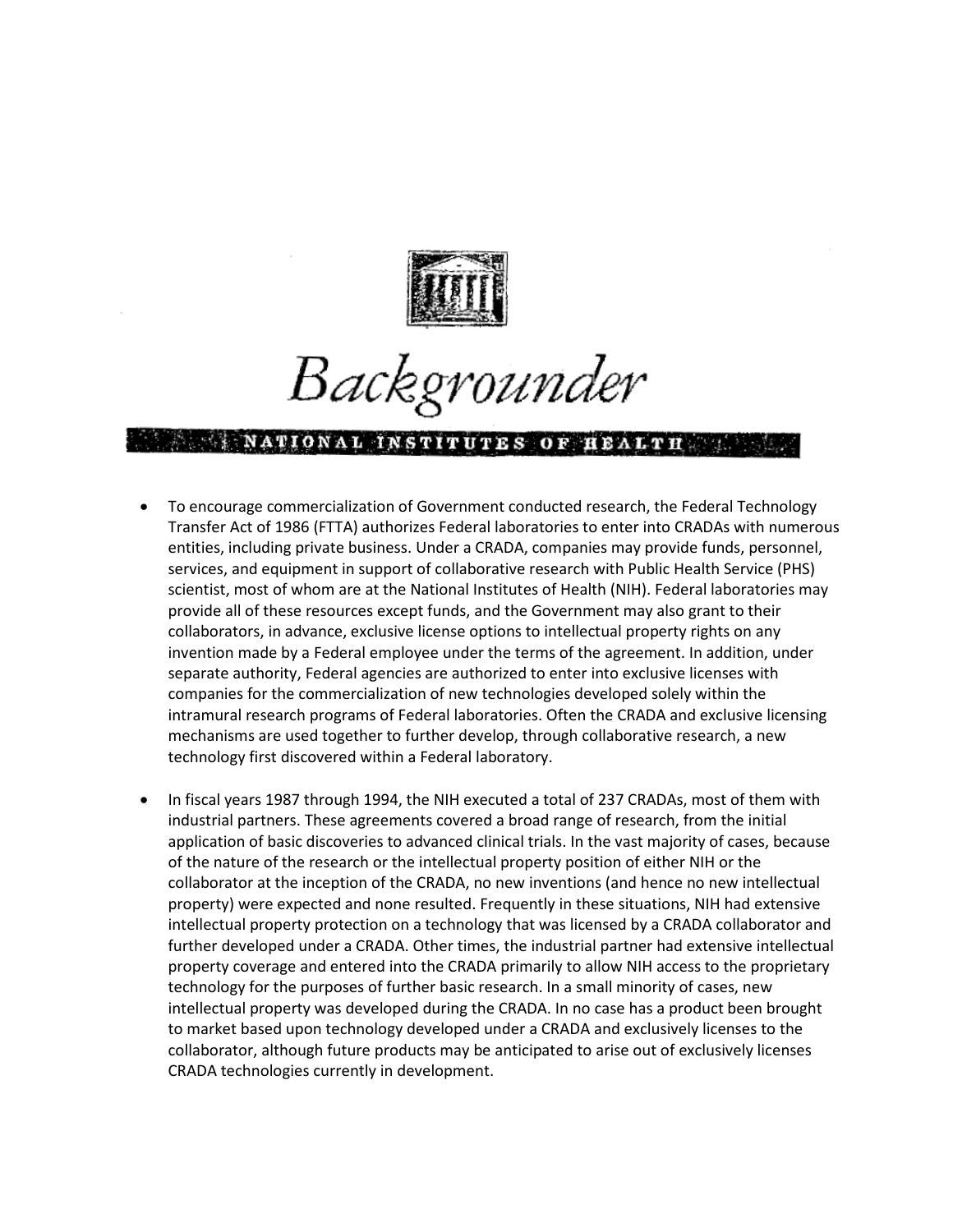- In 1989 the PHS, acting through the NIH patent Policy Board, adopted a policy statement and three model provisions addressing the pricing of products licensed by PHS research agencies on an exclusive basis to industry or jointly developed with industry through CRADAs. The most critical factor in adoption of the pricing provisions by the PHS was the substantial Congressional and public concern over the \$8,000-\$10,000 per patient per year launce price of AZ in 1987. The involvement of National Cancer Institute (NCI) scientist in development of this compound created a public expectation that this medication would reach the public at a more accessible price. Although there was no CRADA or exclusive license executed between the NCI and the drug company to govern the commercialization of AZT, in response to the issue, the NIH Patent Policy Board, in consultation with the Deputy Assistant Secretary for Health, PHS, decided to require pricing clauses in model CRADAs and exclusive license agreements.
- On the matter or pricing, the PHS CRADA Policy Statement provides:

"DHHS has responsibility for funding basic biomedical research, for funding medical treatment through programs such as Medicare and Medicaid, for providing direct medical care, and, more generally, for protecting the health and safety of the public. Because of these responsibilities as the public investment in research that contributes to a product licenses under a CRADA, DHHS has a concern that there be a reasonable relationship between pricing of a licensed product, the public investment in that product, and the health and safety needs of the public. Accordingly, exclusive commercialization licenses granted for the NIH/ADAMHA intellectual property rights may require that this relationship be supported by reasonable evidence."

The model PHS CRADA and exclusive licenses each include similar provisions. The model PHS exclusive license states as well that the agreement "…shall not restrict the right of the Licenses to price a Licensed Product or Licensed process so as to obtain reasonable profit" and "…does not permit PHS or any other government agency to set or dictate prices…"

The DHHA is the only federal agency to include the "reasonable pricing" clause in its CRADAs and exclusive licenses, other than the Bureau of Mines.

- The current pricing clauses apply in two circumstances: first, when new intellectual property arises out of a CRADA and then is licensed exclusively to the collaborator by the PHS; and second, when NIH develops through its intramural research new intellectual property that is then exclusively licensed to the private sector for commercialization.
- NIH held two public meeting on the subject of the "reasonable pricing" clauses: one on July 21, 1994 and one on September 8, 1994. These meetings included representatives from patient advocacy groups, industry, academia, and the scientific community. Attendees generally supported the public access purpose of the clause, but few believed the clause currently functions as intended. Many registered the view that the clause was driving industry away from potentially beneficial scientific collaborations without providing a compensating benefit to the public. Both of the two most relevant trade organizations, Pharmaceutical Research and Manufactures of America (PhRMA), representing traditional research and development bases pharmaceutical firms, and the Biotechnology Industry Organization (BIO), representing over 500 biotechnology firms, are on record as strongly opposing the model PHS pricing clauses. In addition, numerous PHS intramural research scientist have reported difficulty in entering into CRADAs due to the reluctance on the part of potential CRADA collaborators to accept the